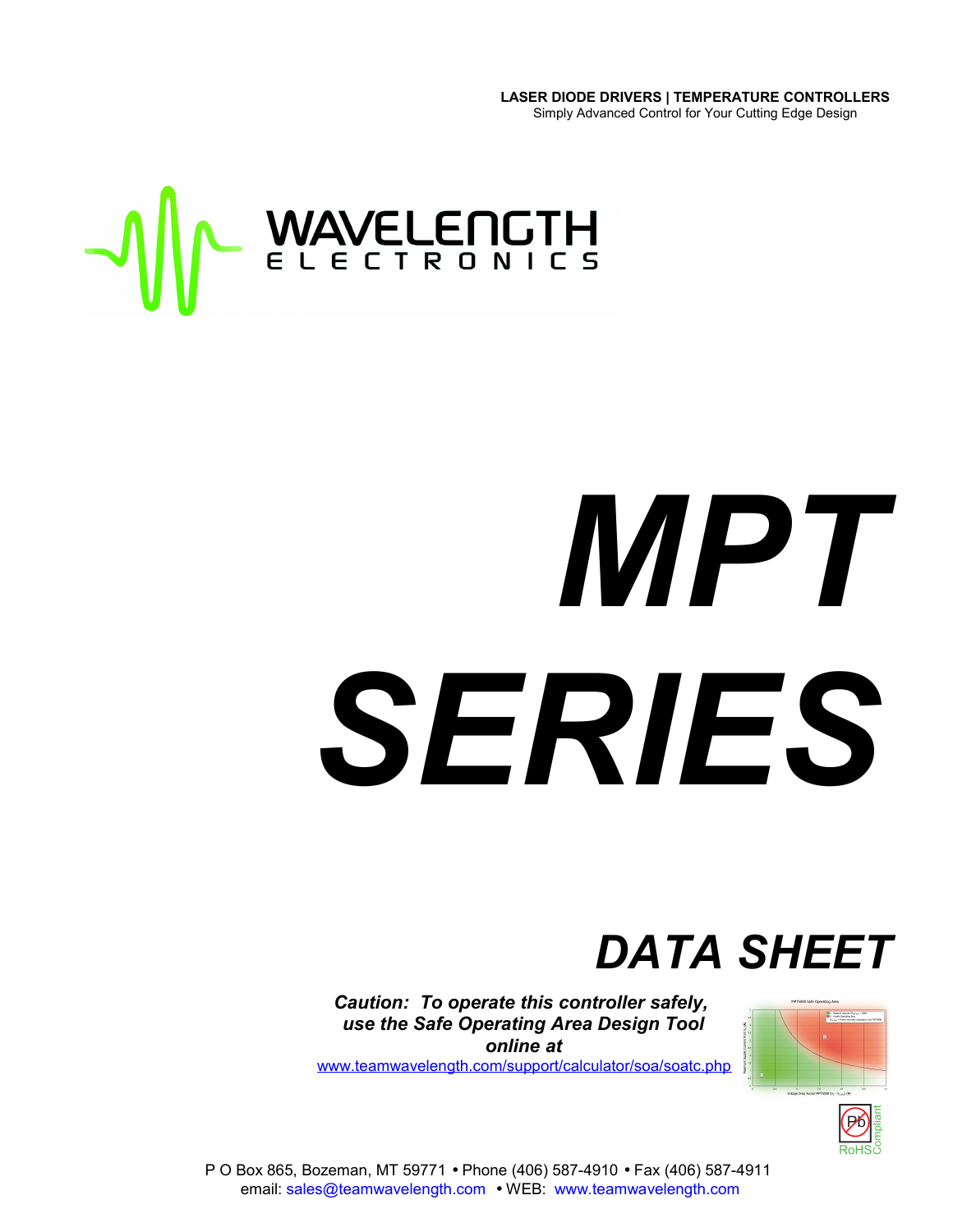# *TABLE OF CONTENTS*

# *FEATURES*

The MPT temperature controller offers many unique features. These include:

- Excellent Temperature Stability
- Single supply operation: +5V to +15V (Contact factory for higher voltage operation)
- 2.5 Amp, 5.0 Amp, 7.5 Amp and 10 Amp models
- Linear Bipolar Output
- Operates with Thermistors, IC sensors or RTDs
- Temperature Setpoint, Proportional Gain, and TE Limit Current are user adjustable
- PID control loop
- Analog input for remote control
- Operates Thermoelectric Modules (Contact Factory for Resistive Heater Operation)

The **MPT** series of linear, bipolar temperature controllers operates from +5V to +15V, (contact factory for operation up to +30V) making them ideal for applications that require high compliance voltages. For maximum flexibility, the controllers interface to thermistors, IC sensors, or RTD's. Twelve-turn trimpots control temperature setpoint and the Proportional Gain term. The TE Current Limit is also user adjustable.

NOTE: Master / Slave mode for higher current operation has been phased out after Revision D (9/2003).

# *CUSTOMER SERVICE / WARRANT*

If you have any questions or comments, please call our technical staff at (406) 587-4910. Our hours are 8:00a.m. to 5:00p.m. MT.

Wavelength warrants this product for 90 days against defects in materials and workmanship when used within published specifications. This warranty extends only to purchaser and not to users of purchaser's products. If Wavelength receives written notice of such defects during the warranty period, we will either repair or replace products which prove to be defective. It is purchaser's responsibility to determine the suitability of the products ordered for it's own use. Wavelength makes no warranty concerning the fitness or suitability of its products for a particular use or purpose; therefore, purchaser should thoroughly test any product and independently conclude its satisfactory performance in purchaser's application. No other warranty exists either expressed or implied, and consequential damages are specifically excluded.

All products returned must be accompanied by a Return Material Authorization (RMA) number obtained from the Customer Service Department. Returned product will not be accepted for credit or replacement without our permission. Transportation charges or postage must be prepaid. All returned products must show invoice number and date and reason for return.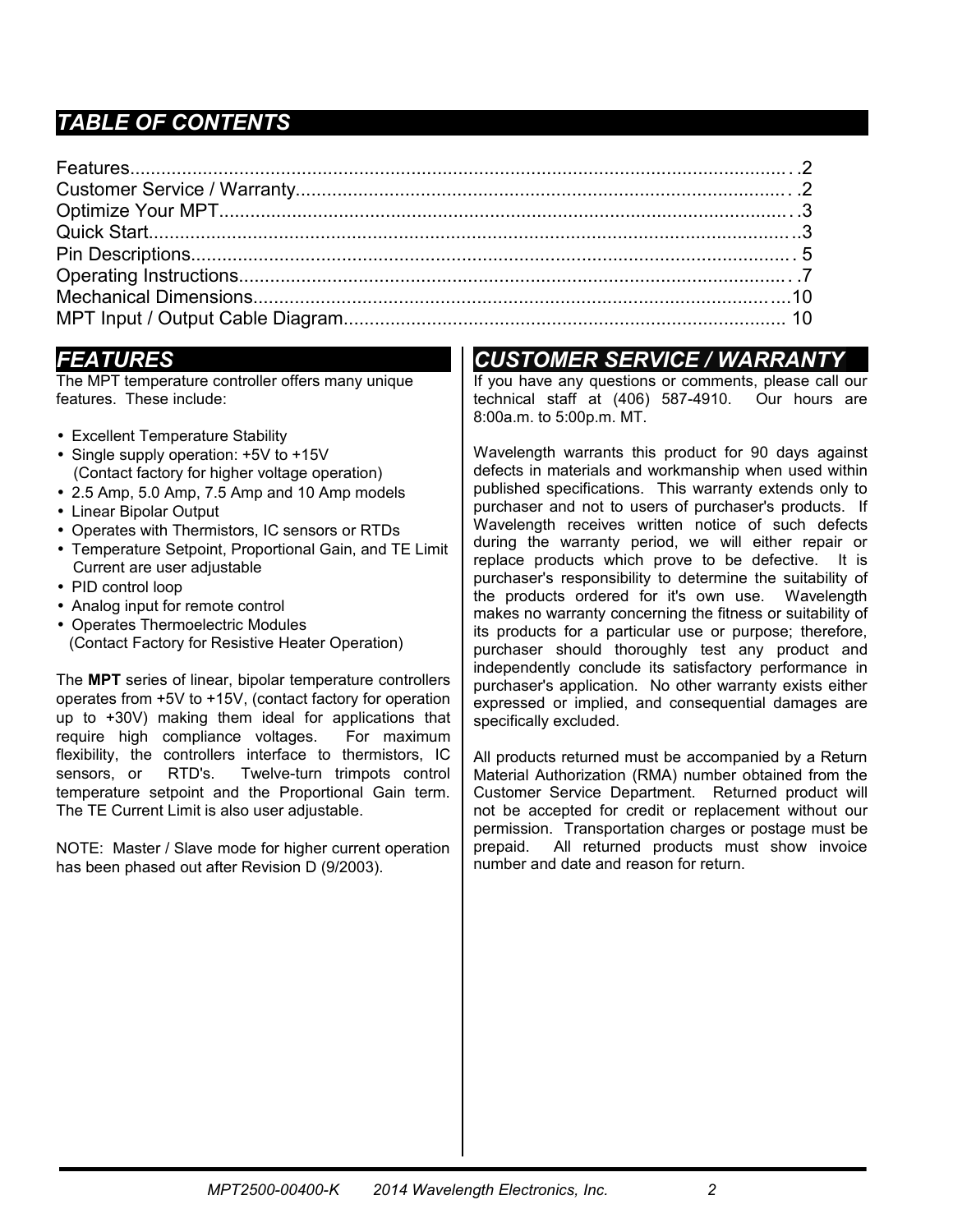#### *OPTIMIZE YOUR MPT POWER SUPPLY AND NOISE:*

The control electronics are designed for low noise operation. The power supply you select will directly affect the noise performance of the controller. We recommend using regulated linear supplies for optimum performance. The following table details power supplies from Power One that properly operate the MPT series. You can contact the California plant at 1-(800) 678-9445:

| Module    | $+5V$        | $+12V$                 | $+15V$     | +24V       |
|-----------|--------------|------------------------|------------|------------|
| MPT-2500  | HB5-3/OVP-A  | HC12-3.4-A             | HC15-3-A   | HN24-3.6-A |
| MPT-5000  | HC5-6/OVP-A  | 1 HN12-5.1-A           | l HD15-6-A | HF24-7 2-A |
| MPT-10000 | HD5-15/OVP-A | HE12-10.2-A   F15-15-A |            | I F24-12-A |

Depending on your requirements, you may be able to use a switching power supply. Each case must be evaluated as a switching power supply will affect noise, transient, and stability performance.

#### *GROUNDING:*

**CAUTION**: If you plan to operate the MPT with an MPL, you may need to use separate power supplies. If the TE cooler or thermistor is connected to the laser diode, you must use two separate power supplies and let each float independent of the other. <u>!</u>

# <span id="page-2-0"></span>*QUICK START*

The following is a sketch of the components you will need to operate the MPT, and a rough connection diagram. Much more detail is included in the PIN DESCRIPTION section, and you should review the entire manual before operating your TE module with the MPT. (Contact the Factory for Resistive Heater Operation.)



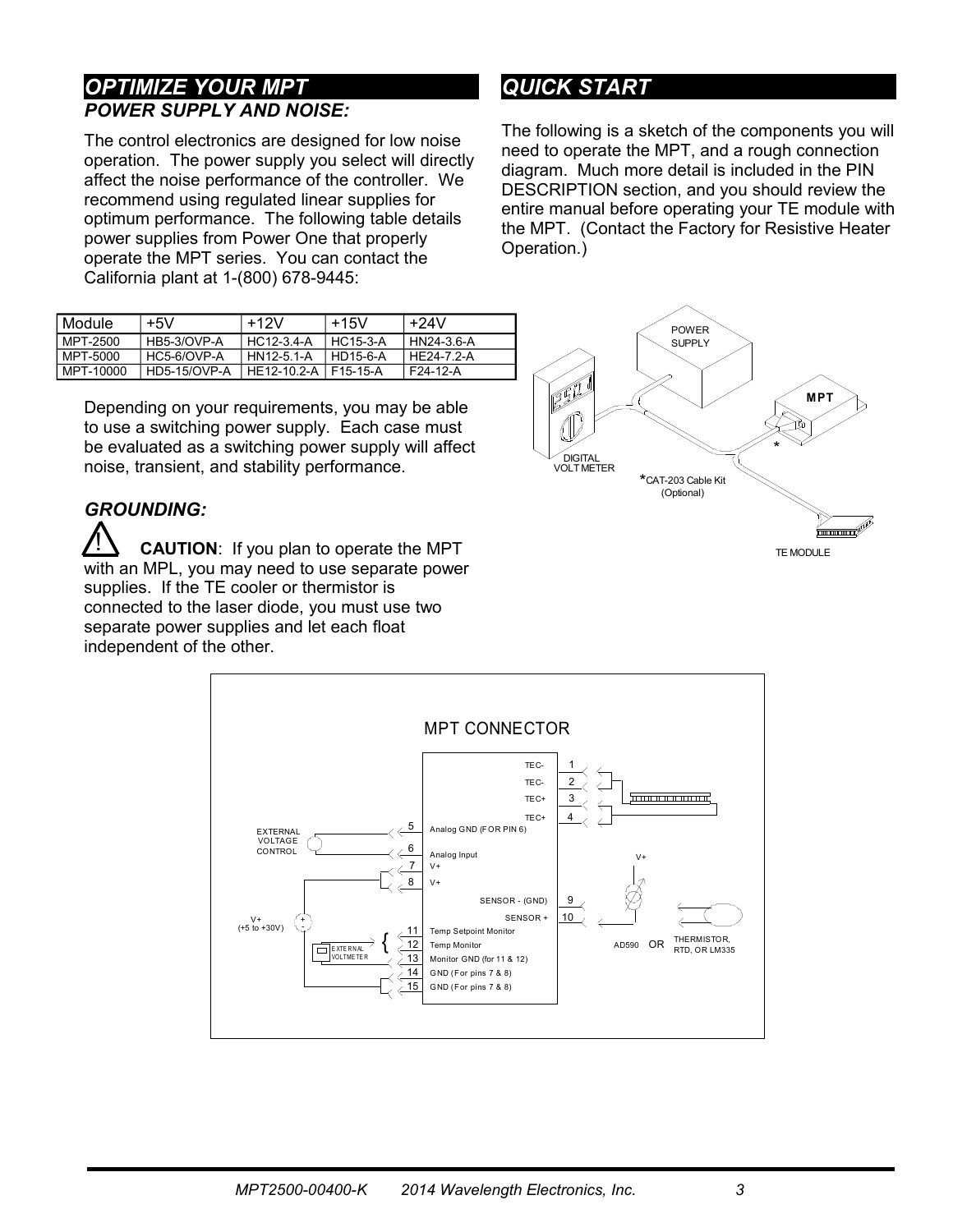| <b>MPT TEMPERATURE CONTROLLER ELECTRICAL SPECIFICATIONS</b>                                                   |                                                       |                                     |                                       |  |  |  |
|---------------------------------------------------------------------------------------------------------------|-------------------------------------------------------|-------------------------------------|---------------------------------------|--|--|--|
| <b>Model Number</b>                                                                                           | MPT-2500*                                             | <b>MPT-5000*</b>                    | MPT-10000*                            |  |  |  |
| <b>Temperature Control</b>                                                                                    |                                                       |                                     |                                       |  |  |  |
| Temp. Control Range, $\,\mathbf{0}$                                                                           | -99 to $+150^{\circ}$ C                               | -99 to $+150^{\circ}$ C             | -99 to $+150^{\circ}$ C               |  |  |  |
| Short Term Stability, 1 hr. $\bullet$                                                                         | $< 0.002$ °C                                          | $< 0.003$ °C                        | $< 0.005$ °C                          |  |  |  |
| Long Term Stability, 24 hr. $\bullet$                                                                         | $< 0.005$ °C                                          | $< 0.005$ °C                        | $< 0.008$ °C                          |  |  |  |
| <b>TEC Output</b>                                                                                             |                                                       |                                     |                                       |  |  |  |
| <b>Bipolar Output Current</b>                                                                                 | ±2.5A                                                 | ±5A                                 | ±10A                                  |  |  |  |
| Compliance Voltage $\bullet$                                                                                  | See Note <sup>®</sup>                                 | See Note <sup>®</sup>               | See Note <sup>®</sup>                 |  |  |  |
| Maximum Output Power                                                                                          | 60W                                                   | 120W                                | 240W                                  |  |  |  |
| Maximum Internal Power Dissipation                                                                            | <b>15W</b>                                            | 30W                                 | 60W                                   |  |  |  |
| Current Limit Range (Internal Trimpot Selectable)                                                             | $0 - 2500$ mA                                         | $0 - 5000$ mA                       | 0 - 10000 mA                          |  |  |  |
| Control Loop                                                                                                  | <b>PID</b>                                            | PID                                 | PID                                   |  |  |  |
| <b>Temperature Sensors</b>                                                                                    |                                                       |                                     |                                       |  |  |  |
| Thermistor Types (2 wire)                                                                                     | <b>NTC</b>                                            | <b>NTC</b>                          | <b>NTC</b>                            |  |  |  |
| <b>Thermistor Sensing Current</b>                                                                             | 10 μA & 100 μA                                        | 10 μA & 100 μA                      | 10 μA & 100 μA                        |  |  |  |
| <b>Thermistor Range</b>                                                                                       | 1 k $\Omega$ - 500 k $\Omega$                         | 1 k $\Omega$ - 500 k $\Omega$       | 1 k $\Omega$ - 500 k $\Omega$         |  |  |  |
| IC Sensor Types $\boldsymbol{\Theta}$                                                                         | AD590, LM335                                          | AD590, LM335                        | AD590, LM335                          |  |  |  |
| IC Sensor Bias (LM335)                                                                                        | 1 mA                                                  | 1 <sub>m</sub> A                    | 1 <sub>m</sub> A                      |  |  |  |
| RTD Types (2 wire)                                                                                            | 100, 500 or 1kΩ                                       | 100, 500 or 1kΩ                     | 100, 500 or 1kΩ                       |  |  |  |
| <b>RTD Sensor Current</b>                                                                                     | 1 mA, 10 mA                                           | 1 mA, 10 mA                         | 1 mA, 10 mA                           |  |  |  |
| Temp Setpoint Monitor vs.                                                                                     | $< 2 \%$                                              | $< 2 \%$                            | $< 2 \%$                              |  |  |  |
| Temp Monitor Accuracy                                                                                         |                                                       |                                     |                                       |  |  |  |
| <b>MPT GENERAL SPECIFICATIONS</b>                                                                             |                                                       |                                     |                                       |  |  |  |
| ❺<br>❸<br>Power Requirements <sup>0</sup><br>+5 to +15 VDC (Contact factory for higher<br>voltage operation.) | Weight<br>$< 0.7$ lbs                                 | <b>Connectors</b><br>receptacles)   | 15 pin D-sub plug (cable needs female |  |  |  |
| <b>Supply Current</b><br>MPT's Maximum TE Output Current plus<br>200 mA @ V+                                  | <b>Operating Temperature</b><br>0 to $+50^{\circ}$ C  | Warm-up<br>1 hour to rated accuracy |                                       |  |  |  |
| Size (H x W x D)<br>1.0" x 3.55" x 3.5" (MPT-2500 and MPT-5000)<br>1.0" x 3.55" x 5.5" (MPT-10000)            | <b>Storage Temperature</b><br>-40 to +50 $^{\circ}$ C | <b>Power Indicator</b><br>Green LED |                                       |  |  |  |

 Temperature Range depends on the physical load, sensor type, supply voltage, and TE module or resistive heater used. Operating with +5V input will limit the setpoint voltage to 2.5V to 3.5V, thus limiting the temperature range.

**Stability quoted for a typical 10 kΩ thermistor at 100 µA sensing current.** 

 $\bullet$  Compliance Voltage will vary depending on input voltages ( $V_s$ ) and drive current. Use the following table to determine compliance voltage:

| <b>Current Range</b> | Compliance Voltage |
|----------------------|--------------------|
| 200 mA               | $V_s - 0.6 V$      |
| 2.5A                 | $V_s - 2.0 V$      |
| 5.0A                 | $V_s - 3.0 V$      |
| 10.0 A               | $V_s - 5.0 V$      |

AD590 requires an external bias voltage.

 $\bullet$  If thermistor and laser diode are case common, the laser diode driver and TE controller power supplies must be isolated from each other.

These specifications are for Revision E & F (introduced 9/2003, 3/2005 respectively). Revision D specs were:

| Short Term Stability, 1 hr. <sup>9</sup>                                                | $< 0.005$ °C | $< 0.005$ °C | $< 0.005$ °C |  |  |  |
|-----------------------------------------------------------------------------------------|--------------|--------------|--------------|--|--|--|
| Long Term Stability, 24 hr. <sup>2</sup>                                                | $< 0.008$ °C | $< 0.008$ °C | $< 0.008$ °C |  |  |  |
| Compliance Voltage <sup>o</sup>                                                         | $>+ 24 V$    | $>+ 24 V$    | $>+24$ V     |  |  |  |
| Current Limit Range (Internal Jumper Selectable, +/- 2% FS accuracy, 20% FS increments) |              |              |              |  |  |  |
| Temp Setpoint Monitor vs.                                                               | $< 5 \%$     | $< 5 \%$     | $< 5 \%$     |  |  |  |
| <b>Temp Monitor Accuracy</b>                                                            |              |              |              |  |  |  |

 $\Theta$  Compliance Voltage will vary depending on input voltages. A maximum compliance voltage of  $\pm$  24 volts will be obtained with +30 volt input. A minimum compliance voltage of  $\pm 2.0$  volts will be obtained with +5 volt input (Rev D).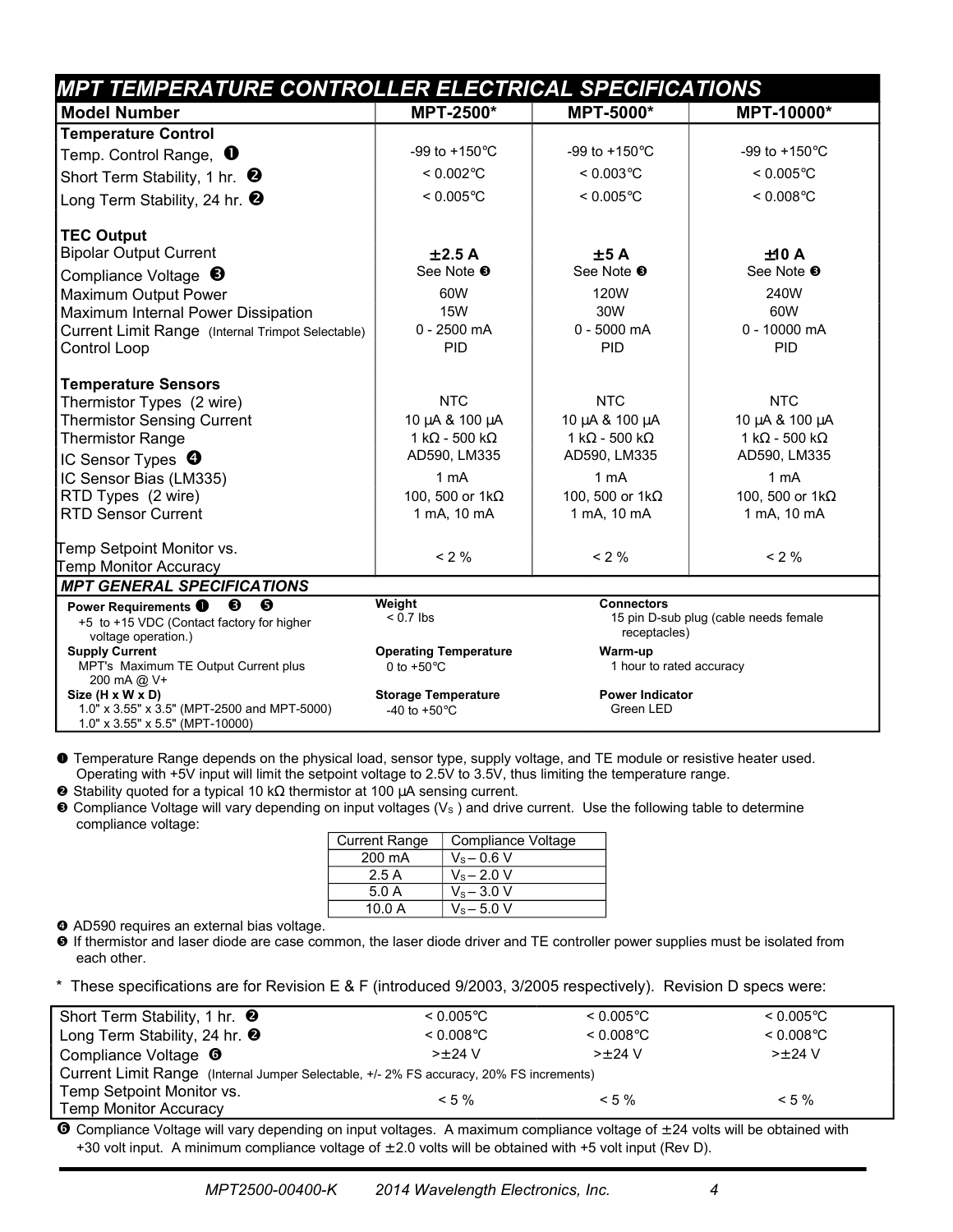#### *PIN DESCRIPTIONS*



#### *Pins 1, 2* TEC -

These pins sink the current returned from the TE Cooler (when using NTC sensors).

#### *Pins 3, 4* TEC +

These pins supply the current to the TE Cooler (when using NTC sensors). **CAUTION: If operating from a +5V supply, the output compliance voltage will be**  less than  $\pm$  5V ( $\pm$  2.5 to  $\pm$  3.5 V), limiting the output **power of the MPT.**

#### *Pin 5* Analog GND

This pin is the ground connection for the analog input signal.

#### *Pin 6* Analog Input

This pin is the analog input. It can be used for remote, external control of the Temperature Setpoint. The transfer function is 2V/V. The Analog Input sums with the temperature setpoint adust trimpot. The sum of the voltages is not to exceed V+. **Tie pins 5 & 6 together if you are not using this Analog Input.**

#### *Pins 7, 8* V+

These pins along with pins 14 and 15 (GND) provide power to the control electronics and the TE Cooler output stage.

#### *Pin 9* SENSOR- (GND)

This pin is used as the thermistor, IC sensor, or RTD current source return pin. This pin is at ground potential but should not be used for anything other than the sensor current source return.

#### *Pin 10* SENSOR+

This pin is used to source the thermistor, IC sensor, or RTD reference current through the temperature sensor. An internal jumper in the unit will select between a 10µA, 100 µA, and 1 mA reference current.

#### *Pin 11* TEMP SETPOINT MONITOR

This output is used in setting the temperature setpoint of the sensor. This voltage will range from 0-5 V and should closely match the voltage across the sensor when it is at the desired temperature. **CAUTION: If operating from a +5V supply, the setpoint monitor voltage will be less than 5V (2.5 to 3.5 V), limiting the temperature range of the MPT.**

|                             | <b>MPT Connector (15 pin D-sub)</b> |  |  |  |  |
|-----------------------------|-------------------------------------|--|--|--|--|
| Pin #                       |                                     |  |  |  |  |
|                             | TEC-                                |  |  |  |  |
| 2                           | TEC-                                |  |  |  |  |
| 3                           | TEC+                                |  |  |  |  |
| 4                           | TEC+                                |  |  |  |  |
| 5<br>Analog GND (for pin 6) |                                     |  |  |  |  |
| 6                           | Analog Input                        |  |  |  |  |
|                             | V+                                  |  |  |  |  |
| 8                           | V+                                  |  |  |  |  |
| 9                           | Sensor - (GND)                      |  |  |  |  |
| 10                          | Sensor +                            |  |  |  |  |
| 11                          | <b>Temp Setpoint Monitor</b>        |  |  |  |  |
| 12                          | <b>Temp Monitor</b>                 |  |  |  |  |
| 13                          | Monitor GND (For pins 11 & 12)      |  |  |  |  |
| 14                          | GND (For pins 7 & 8)                |  |  |  |  |
| 15                          | GND (For pins 7 & 8)                |  |  |  |  |

#### *Pin 12* TEMP MONITOR

This output is used to monitor the voltage, and therefore temperature, of the sensor. When controlled, the TEMP MONITOR voltage will closely match the voltage set at pin 11 (TEMP SETPOINT MONITOR).

*Pin 13* Monitor GND - LOW CURRENT ONLY This pin provides ground potential to be used with the monitor outputs, pins 11 and 12. This ground is starred with the circuit ground to provide the most accurate monitor measurement.

#### *Pins 14, 15* Supply GND

These pins, along with pins 7 and 8 (V+) provide power to the control electronics and provides power to the TE Cooler output. This is the only ground connection designed as a high current return.

# *TRIMPOT ADJUSTMENTS*

#### *TEMPERATURE SETPOINT ADJUST*

This 12 turn trimpot adjustment varies the temperature setpoint. Turning the trimpot adjust clockwise increases the setpoint voltage. During stable operation, this voltage will closely match the Temp Monitor voltage.

#### *PROPORTIONAL GAIN ADJUST*

This 12 turn trimpot adjusts the proportional gain for the PID control loop. Turning the trimpot adjust clockwise increases proportional gain, and the PID dampening.

$$
\text{Rev E & F: } P_{GAIN} = \frac{R_{PROP}}{3.92 \, k\,\Omega} \times M
$$

|          | м | $P = 26$ (default) |
|----------|---|--------------------|
| MPT2500  |   | 6 CW turns         |
| MPT5000  | 2 | 3 CW turns         |
| MPT10000 | 4 | 1.5 CW turns       |

Rev D: Default setting is  $\frac{1}{4}$  turn back from the fully CW position ( $P_{GAIN}$  =26)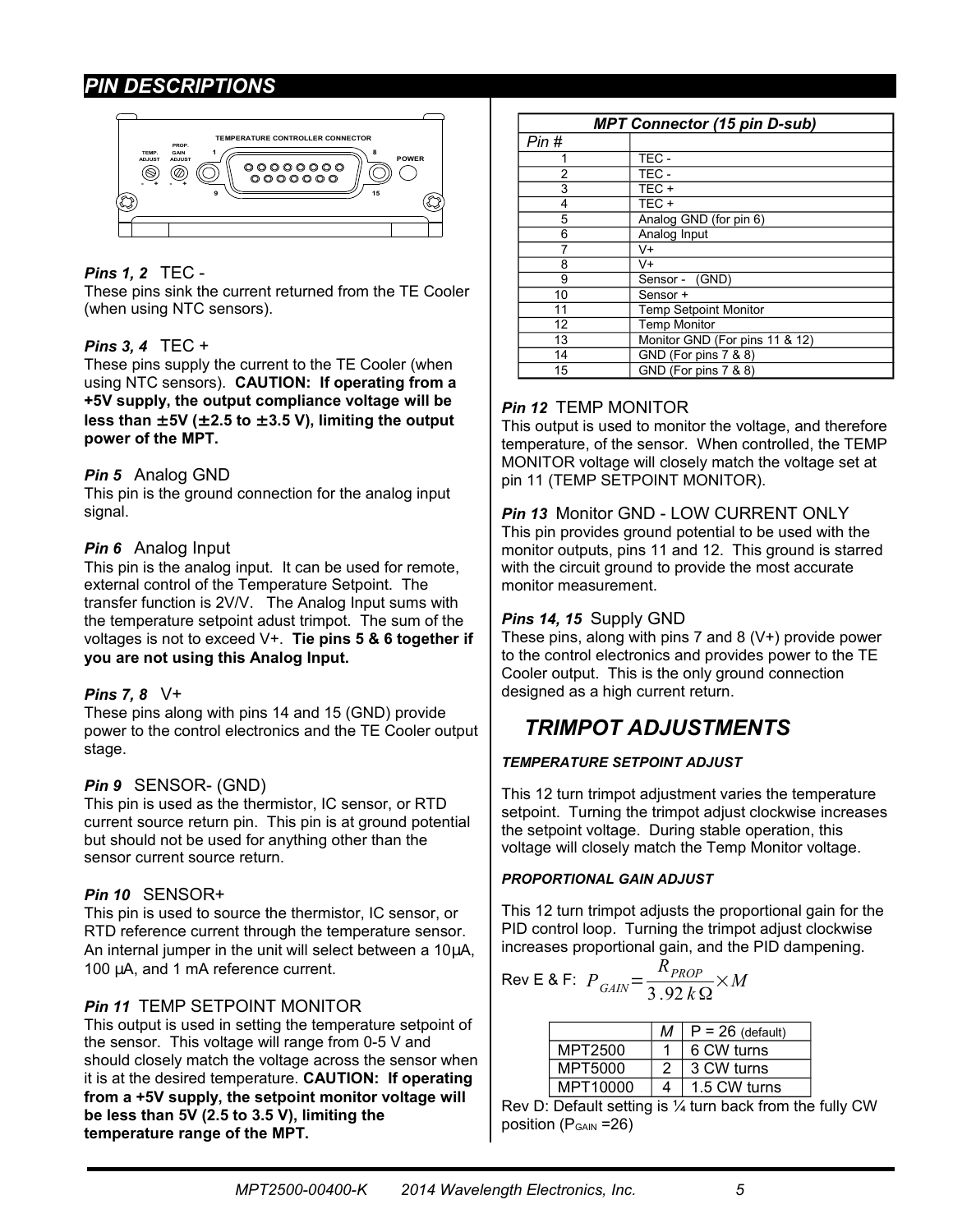# *SELECTABLE ADJUSTMENTS*

Several jumpers and one trimpot are used to configure the system to the application. These settings select Current Limit, Sensor Type, and the Sensor Current. The lid must be removed to access the jumpers and trimpot.



#### *INTERNAL JUMPER SELECTION*

*Sensor Type***:** Factory default is for operation with Thermistors, RTD, or LM335. If you are using an AD590, move the jumper from "ALL OTHERS" to "AD590". An AD590 must be biased by at least +8V. If V+ exceeds +8V, it can be used for bias. Use pin 10 for the other AD590 connection, and do not connect pin 9. (See the Quick Connection diagram on page [3.](#page-2-0))

*Sensor Current***:** The resistance of the sensor you choose, in conjunction with the sensor current, must produce a voltage between 0 V and 5 V in order to be used in the control loop. The 10 µA and 100 µA sensor currents are used with thermistors. The 1 mA sensor current is used with the LM335 IC Sensor and 500 or 1000Ω RTDs. The 10mA bias current (available on Rev. E) is for 100 $\Omega$  RTDs.

The voltage produced by your sensor is given by:  $V = R_{\text{SENSOR}} * I_{\text{SENSOR}}$ 

|                                                                                                         | <b>Current Limit:</b> Factory default is 0 A for the Current Limit Trimpot. Rotate this Trimpot clockwise to the desired |
|---------------------------------------------------------------------------------------------------------|--------------------------------------------------------------------------------------------------------------------------|
| maximum output current. The following charts detail the current limit settings available for each unit. |                                                                                                                          |

| PRODUCT REVISION                                                    | <b>CURRENT LIMIT TRIMPOT POSITIONS</b> |          |                    |                    |                |    |        |       |       |       |           |      |
|---------------------------------------------------------------------|----------------------------------------|----------|--------------------|--------------------|----------------|----|--------|-------|-------|-------|-----------|------|
| Rev. G<br>(Introduced 10/2014.)                                     | <b>Tick Marks</b>                      |          | $\mathbf{0}$       | 1                  | 2              |    | 3      | 4     | 5     | 6     | 7         | 8    |
|                                                                     | <b>MPT2500</b>                         |          | 0A                 | 0.312A             | 0.625A         |    | 0.937A | 1.25A | 1.56A | 1.87A | 2.19A     | 2.5A |
|                                                                     | MPT5000                                |          | 0A                 | 0.4A               | 1A             |    | 1.6A   | 2.2A  | 2.8A  | 3.75A | 4.3A      | 5A   |
|                                                                     | MPT10000                               |          | 0A                 | 1A                 | 2.5A           |    | 3.75A  | 5A    | 6.25A | 7.75A | 8.75A     | 10A  |
| Rev. E                                                              |                                        | $\Omega$ | 1                  | $\overline{c}$     | 3              | 4  | 5      | 6     | 7     | 8     | 9         | 10   |
| (Introduced 9/2003.)<br>&                                           | MPT2500                                | 0A       | 250 <sub>m</sub> A | 500 <sub>m</sub> A | 750mA          | 1A | 1.25A  | 1.5A  | 1.75A | 2A    | 2.25A     | 2.5A |
| Rev. F                                                              | MPT5000                                | 0A       | 500 <sub>m</sub> A | 1A                 | 1.5A           | 2A | 2.5A   | 3A    | 3.5A  | 4A    | 4.5A      | 5A   |
| $(introduced \, 3/2005.)$                                           | MPT10000                               | 0A       | 1A                 | 2A                 | 3A             | 4A | 5A     | 6A    | 7A    | 8A    | <b>9A</b> | 10A  |
| Rev. D                                                              |                                        |          | 1                  |                    | $\overline{2}$ |    | 3      |       | 4     |       | 5         |      |
| (Each setting represents a 20%<br>increment of full scale current.) | MPT2500                                |          | 0.5A               |                    | 1A             |    | 1.5A   |       | 2A    |       | 2.5A      |      |
|                                                                     | <b>MPT5000</b>                         |          | 1A                 |                    | 2A             |    | 3A     |       | 4A    |       | 5A        |      |
|                                                                     | MPT10000                               |          | 2A                 |                    | 4A             |    | 6A     |       | 8A    |       | 10A       |      |

*Proportional Gain***:** Measure resistance across the two test points labeled above to determine the gain setting. Factory default is a gain of 25.

> For MPT2500, Resistance = Gain \* 4000; Default 100k $\Omega$ For MPT5000, Resistance = Gain \* 2000; Default 51kΩ For MPT10000, Resistance = Gain \* 1000; Default 25k $\Omega$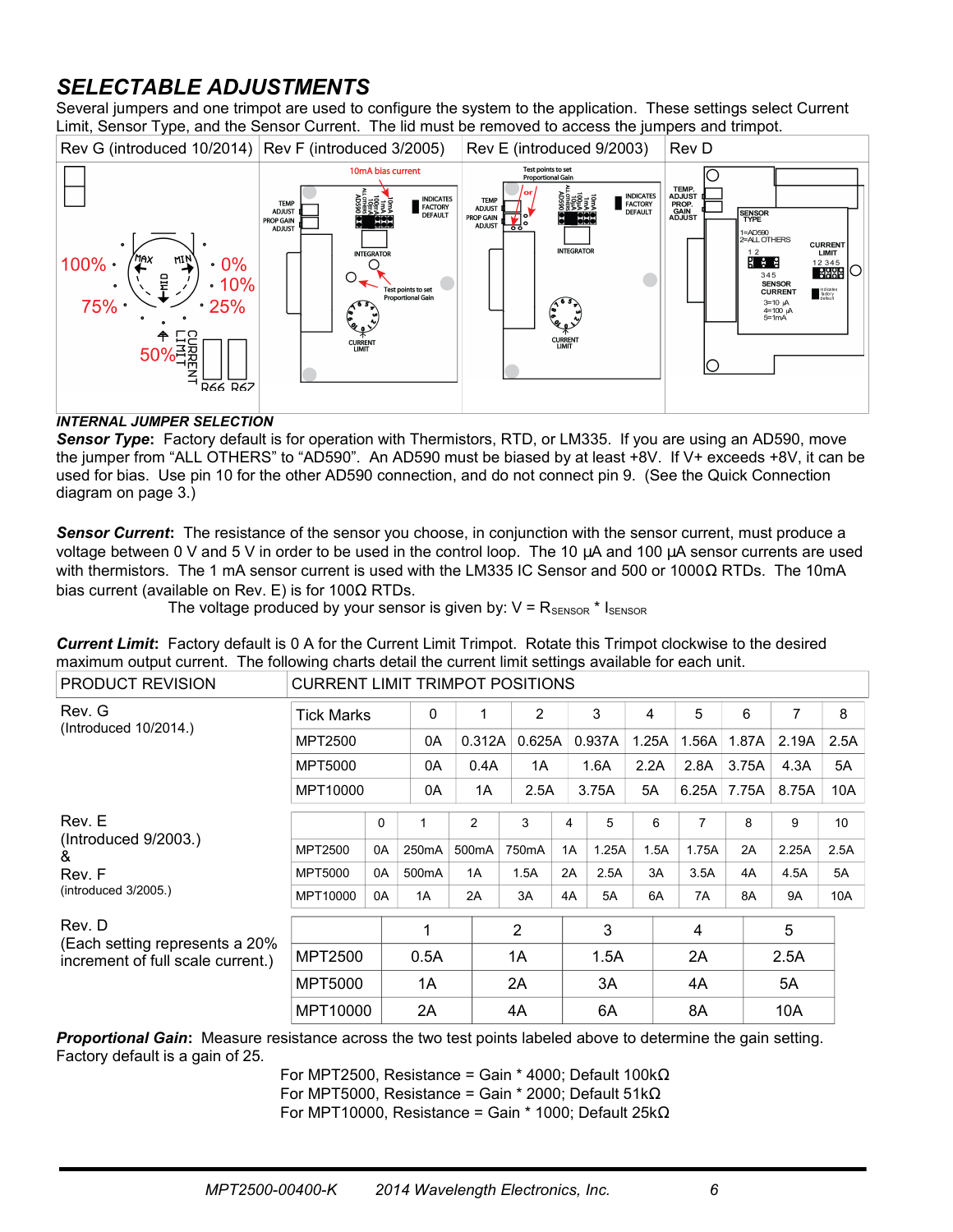### *OPERATING INSTRUCTIONS*

#### *1. VERIFY MAXIMUM POWER DISSIPATION OF MPT IS NOT EXCEEDED*

The SOA (Safe Operating Area) curves combine the current, voltage, and power limit effects for the MPT. This curve illustrates the unsafe operating area where the MPT2500 can be damaged due to thermal stress on the output power stage. Figure 1 shows the SOA curve for the MPT2500 when the heatsink temperature is 35°C. As the heatsink temperature increases, the unsafe operating area increases. Notice this curve applies to any of the three MPT Temperature Controllers. Scale the y-axis to the maximum output current capacity of the MPT selected.

Online, SOA calculators are at [http://www.teamwavelength.com/support/calculator/soa/soatc.php.](http://www.teamwavelength.com/support/calculator/soa/soatc.php) You can vary heatsink temperature, power supply voltage, etc. to design a system that will not dissipate too much power in the MPT.

#### **Caution:**

#### **Do not exceed the Safe Operating Area (SOA). Exceeding the SOA voids the warranty.**

To determine if the operating parameters fall within the SOA of the device, the maximum voltage drop across the controller and the maximum current must be plotted on the SOA curves.

These values are used for the example SOA determination:

Vs= 12 volts

Vload = 5 volts

ILoad = 1 amp

Follow these steps:

- 1. Determine the maximum voltage drop across the controller ,Vs-Vload, and mark on the X axis. (12volts - 5volts = 7 volts, Point A)
- 2. Determine the maximum current, ILoad, through the controller and mark on the Y axis: (1 amp, Point B)
- 3. Draw a horizontal line through Point B across the chart. (Line BB)
- 4. Draw a vertical line from Point A to the maximum current line indicated by Line BB.
- 5. Mark Vs on the X axis. (Point C)
- 6. Draw the Load Line from where the vertical line from point A intersects Line BB down to Point C.

Refer to the chart shown below and note that the Load Line is in the Safe Operating Areas when used with the appropriate heatsink that keeps the heatsink temperature below 35°C. Online, SOA calculators are at [http://www.teamwavelength.com/support/calculator/soa/soatc.php.](http://www.teamwavelength.com/tools/calculator/soa/defaulttc.htm)



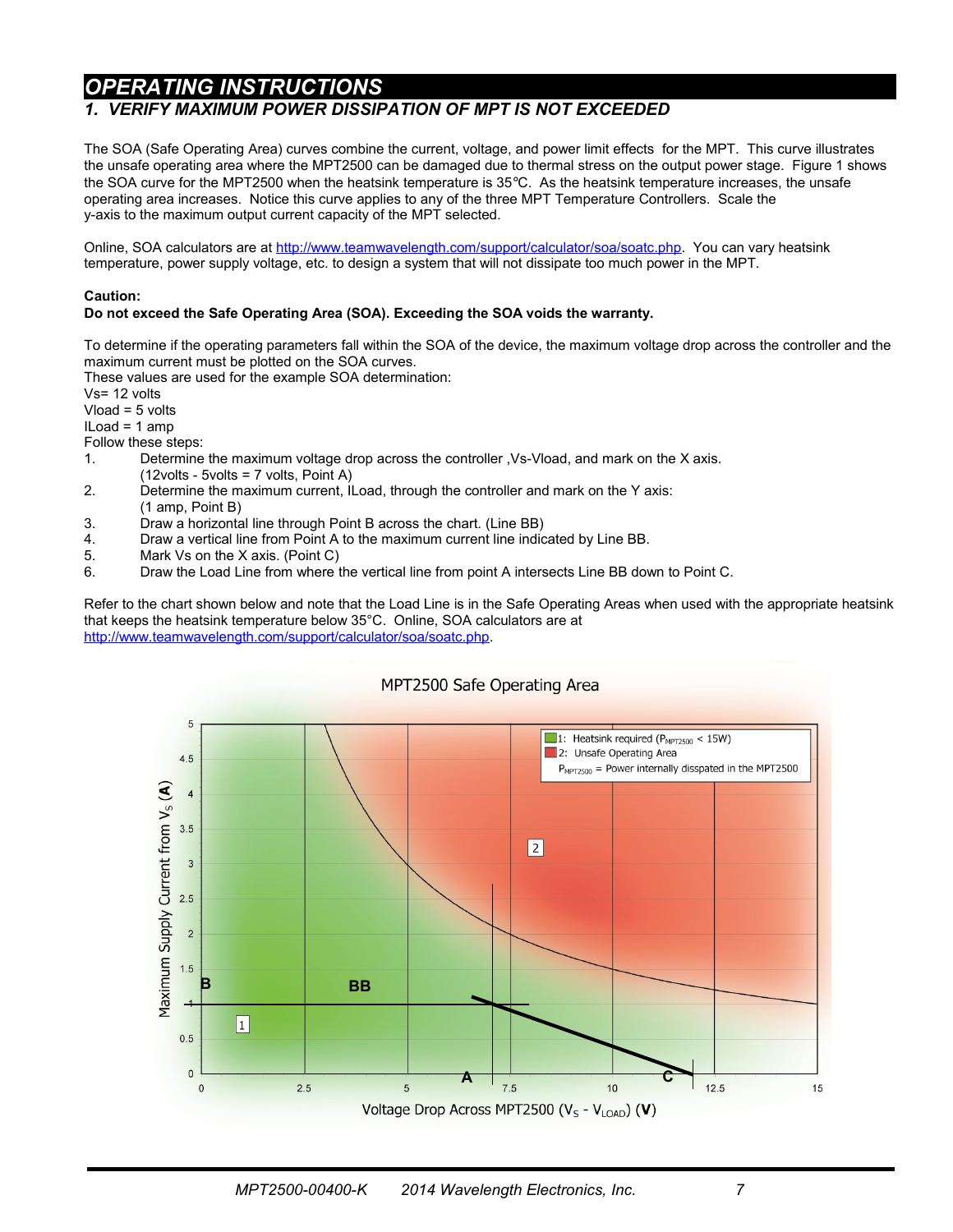#### *2. ESTABLISH THERMAL CONTROL*

A heat sink must be properly attached to the MPT in order to remove heat from the module. The following drawing shows where the heat sensitive components are located. Thermally conductive grease should be used between the heatsink and the module for optimum performance.



Use the SOA curves to determine the maximum power dissipated in the unit. Calculate the allowed rate of temperature increase with:

RATE =  $50 /$  PUNIT where Rate is in °C/W.

For example, if PUNIT is 60W, RATE is 50/60 or 0.83°C/W. Adding a safety factor, you should select a heatsink with 0.8°C/W rating.

#### *3. CONFIGURING THE JUMPERS*

#### **Sensor Type**

Choose a sensor that allows control over the required range. Once a sensor type has been selected, set the Sensor Jumper to match. For AD590's, install a jumper in the location marked "AD590". For all other temperature sensors, install the jumper on the location marked "ALL OTHER SENSORS". NOTE: The current direction from TEC+ to TEC- is set up for NTC sensors (thermistors). If using an LM335, AD590, or RTD's, reverse the leads to the TE module from pins 1, 2 and 3, 4. [Current will flow from TEC- to TEC+, so "TEC-" will connect to the positive wire of the cooler, and vice versa].

#### **Sensor Current**

The resistance of the sensor you choose, in conjunction with the sensor current, must produce a voltage between 0 and 5V in order to be used in the control loop. Install a jumper on one of the locations marked "10µA", "100µA", "1mA", or "10mA" based on the sensor you will use. Bias an LM335 using the 1mA sensor current. Use the 10µA or 100µA sensor current for thermistors. Use 10mA for 100 $\Omega$  RTDs. The voltage produced by your sensor is given by:

 $V = R_{\text{SENSOR}} * I_{\text{SENSOR}}$ 

#### **Limit Current**

Based on the chart on page 6, select the limit current that does not exceed the maximum operating current of your TE module. Rotate the Current Limit Trimpot to this value.

#### *4. CONNECTING POWER, SENSOR, AND THERMO-ELECTRIC MODULE*

#### **Power (Pins 7, 8 and 14, 15)**

The MPT operates from a single power supply. Connect a positive voltage to pins 7 and 8, and ground pins 14 and 15. When using the MPT-10000, ALWAYS connect to both pins 7 and 8, and pins 14 and 15 to avoid damage to the controller.

#### **Sensor (Pins 9 & 10)**

Epoxy or otherwise fix the temperature sensor to the cooling plate in your application. Connect the sensor to pins 9 and 10. For sensors where polarity is important, pin 9 is Sensor -, and pin 10 is Sensor +.

#### **TE Cooler (pins 1, 2, 3, & 4)**

Connect the thermo-electric cooler to pins 1, 2 and 3, 4. Make sure it is adequately connected to the cooling plate and heat sink. Properly transferring heat from the device is imperative. Make sure your heat sink is rated to remove the amount of heat required for your application. If enough heat is not removed from the device, it can go into thermal runaway where it cannot cool and might be damaged. When using the MPT-10000, ALWAYS connect to both pins 1 and 2, and pins 3 and 4 to avoid damage to the controller.

NOTE: The current direction is set up for NTC sensors (thermistors). While cooling, it flows from TEC+ (pins 3,4) to TEC- (pins 1,2). If using an LM335, AD590, or RTD's, reverse the cooler leads between pins 1, 2 and 3, 4. [Current will flow from TEC- to TEC+, so "TEC-" will connect to the positive wire of the cooler, and vice versa].

#### *5. OPERATING TEMPERATURE*

#### **Setpoint (Pin 11)**

This voltage will depend on the sensor selected. Use one of the two following equations based on the sensor type you will be using.

#### *Thermistors and RTD's*

 $V$ SETPOINT = IREF  $*$  R (IREF is in amps and R is in ohms)

"R" equals the resistance value of the sensor at the desired operating temperature. The reference current (IREF) will be 10mA, 1mA, 100µA, or 10µA

#### *LM335 & AD590*

 $V$ SETPOINT = 2.730V + (0.010V/ $^{\circ}$ C x TDESIRED)

where TDESIRED is the setpoint temperature in °C.

Monitor this setting on pin 11. Increase the voltage by rotating the setpoint potentiometer clockwise slowly. Watch the Temp Monitor (pin 12) voltage approach the Setpoint voltage with a time lag.

#### **Proportional Gain**

The factory setting for the proportional gain is a gain of 26. This gain can be adjusted to optimize the system for overshoot and settling time. Turning this potentiometer clockwise increases the gain and dampens the output.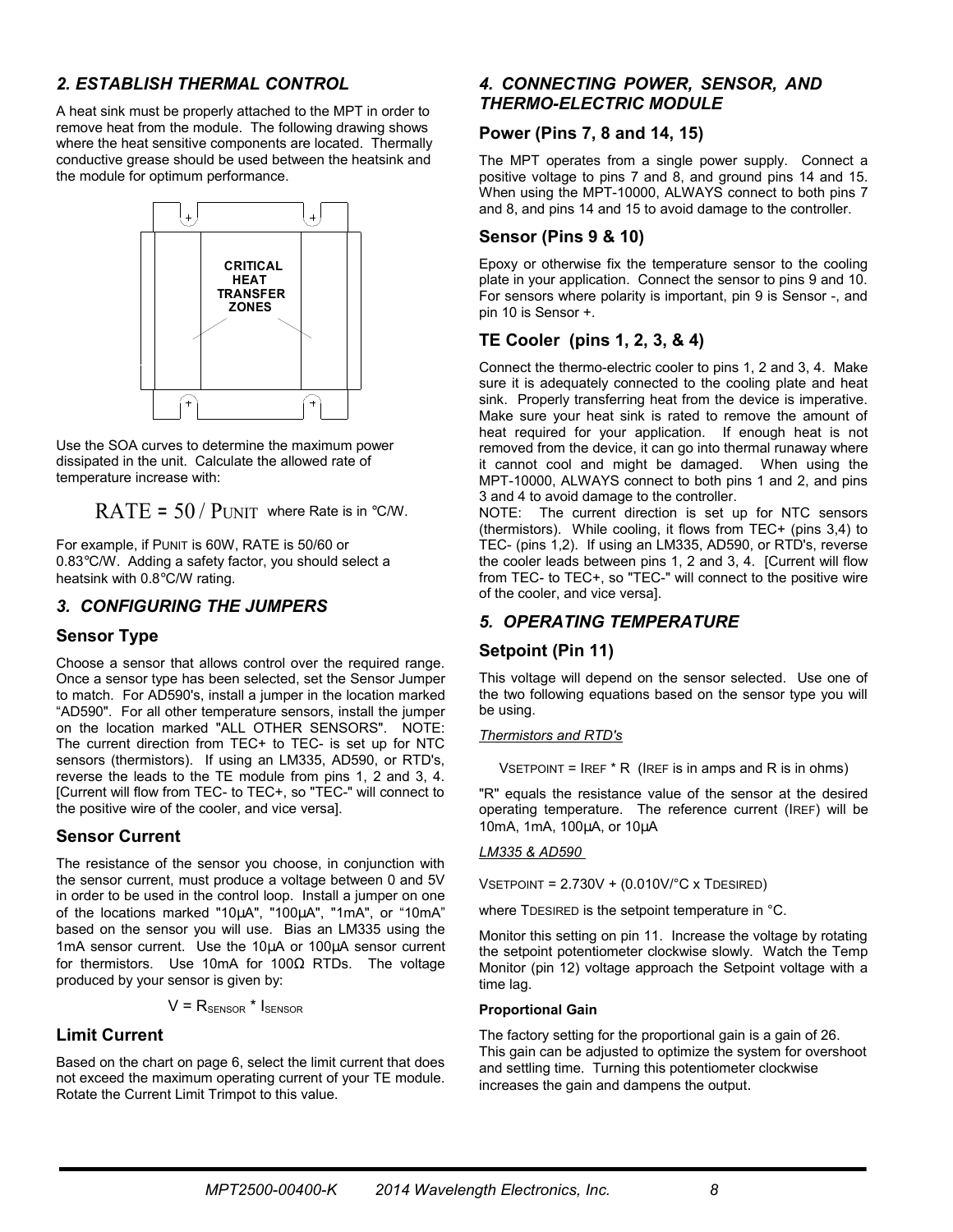#### *6. OPERATING WITH RESISTIVE HEATERS*